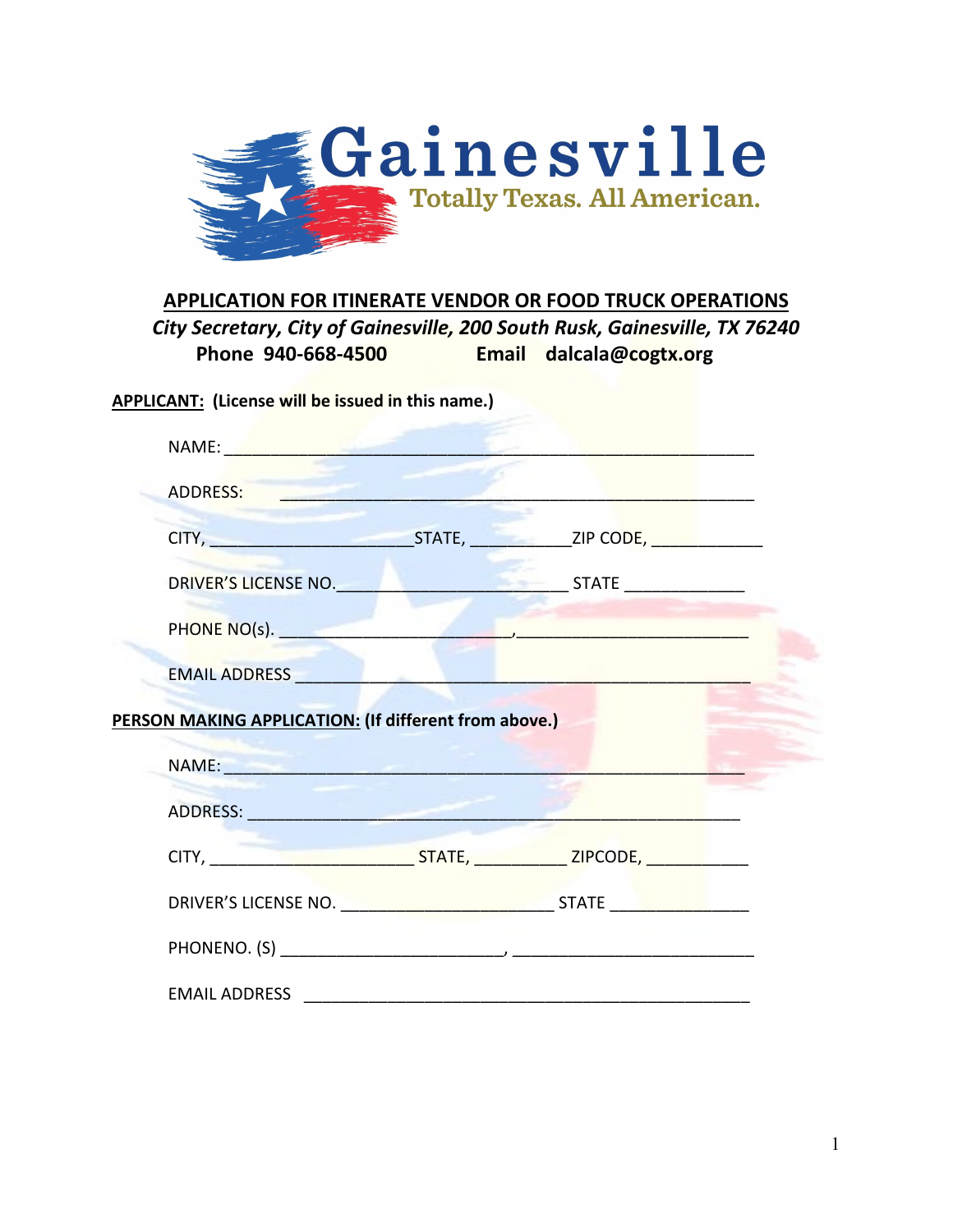#### **TYPE OF GOODS**

Provide a list and description of the items you will sell. Please provide a list of ingredients for each if you are a food vendor. Please attach additional pages, as necessary.

\_\_\_\_\_\_\_\_\_\_\_\_\_\_\_\_\_\_\_\_\_\_\_\_\_\_\_\_\_\_\_\_\_\_\_\_\_\_\_\_\_\_\_\_\_\_\_\_\_\_\_\_\_\_\_\_\_\_\_\_\_\_\_\_\_\_\_\_\_\_\_\_\_

\_\_\_\_\_\_\_\_\_\_\_\_\_\_\_\_\_\_\_\_\_\_\_\_\_\_\_\_\_\_\_\_\_\_\_\_\_\_\_\_\_\_\_\_\_\_\_\_\_\_\_\_\_\_\_\_\_\_\_\_\_\_\_\_\_\_\_\_\_\_\_\_\_

\_\_\_\_\_\_\_\_\_\_\_\_\_\_\_\_\_\_\_\_\_\_\_\_\_\_\_\_\_\_\_\_\_\_\_\_\_\_\_\_\_\_\_\_\_\_\_\_\_\_\_\_\_\_\_\_\_\_\_\_\_\_\_\_\_\_\_\_\_\_\_\_

#### **Required Licenses and Permits** (attach copies to the application)

| Texas Sales Tax ID: Name:              |      | ID # |          |  |
|----------------------------------------|------|------|----------|--|
| Food Establishment Annual Permit: ID # |      |      | Expires: |  |
| Texas Food Handler Permit:             | ID # |      | Expires: |  |

**PERIOD OF SOLICITATION (per ordinance, itinerant sales activities are 8 a.m. to 8 p.m.)**

**List Days of Operation:** Farmers Market spaces are shared – trucks/trailers are to be removed from the space if not in operation. **Food trucks and trailers cannot be stored at the Farmer's Market.**

| <b>Week Days:</b> | FROM: | $(am/mm)$ TO: | (am/pm) |
|-------------------|-------|---------------|---------|
| Week End Days:    | FROM: | $(am/mm)$ TO: | (am/pm) |

**LOCATION OF SALES** (location address, name & phone number of property owner). If vendor will sell from a stationary location other than the Farmers Market, **attach written consent of the owner of the property**. You must be located in an area zoned Outdoor Commercial (C3). Please see the City of Gainesville Zoning Map.

| <b>Business Name:</b>       |        |
|-----------------------------|--------|
| Location Address:           |        |
| <b>Property Owner Name:</b> | Phone: |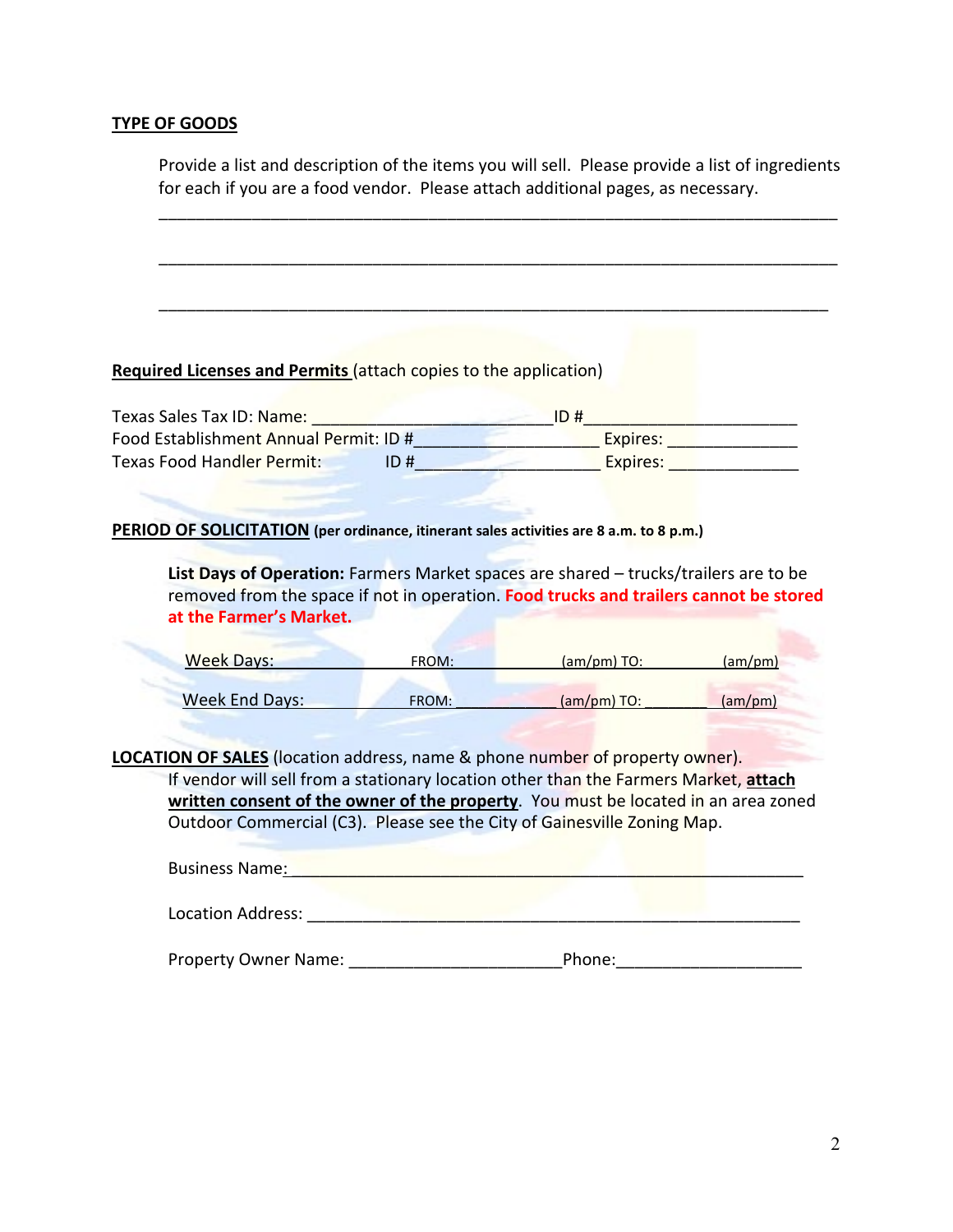## **EMPLOYEE, AGENT AND / OR REPRESENTATIVE**

WHO WILL SELL, OFFER, EXHIBIT OR SOLICIT ORDERS FOR GOODS OR ANY TYPE OF SOLICITATION IN THE CITY OF GAINESVILLE:

|    | <b>List Full Name</b>                                                     | Driver's License/State Issued ID number                                  |
|----|---------------------------------------------------------------------------|--------------------------------------------------------------------------|
|    |                                                                           |                                                                          |
|    |                                                                           |                                                                          |
|    |                                                                           |                                                                          |
|    | <b>CHARACTER REFERENCES</b>                                               |                                                                          |
|    | BE CONTACTED WITHIN FORTY-EIGHT HOURS:                                    | LIST THE NAME, ADDRESS AND TELPHONE NUMBER OF THREE REFERENCES WHICH MAY |
|    |                                                                           |                                                                          |
| 1. | NAME: NAME                                                                |                                                                          |
|    | <b>ADDRESS:</b>                                                           |                                                                          |
|    | CITY, STATE, ZIP CODE                                                     |                                                                          |
|    | PHONE NO.                                                                 |                                                                          |
|    |                                                                           |                                                                          |
| 2. | NAME: NAME                                                                |                                                                          |
|    | <b>ADDRESS:</b>                                                           |                                                                          |
|    | CITY, STATE, ZIP CODE                                                     |                                                                          |
|    | PHONE NO.<br><u> 1995 - Alban Barnett, amerikansk politiker (d. 1985)</u> |                                                                          |
|    |                                                                           |                                                                          |
| 3. |                                                                           |                                                                          |
|    | ADDRESS:                                                                  |                                                                          |
|    |                                                                           |                                                                          |
|    | PHONE NO.                                                                 |                                                                          |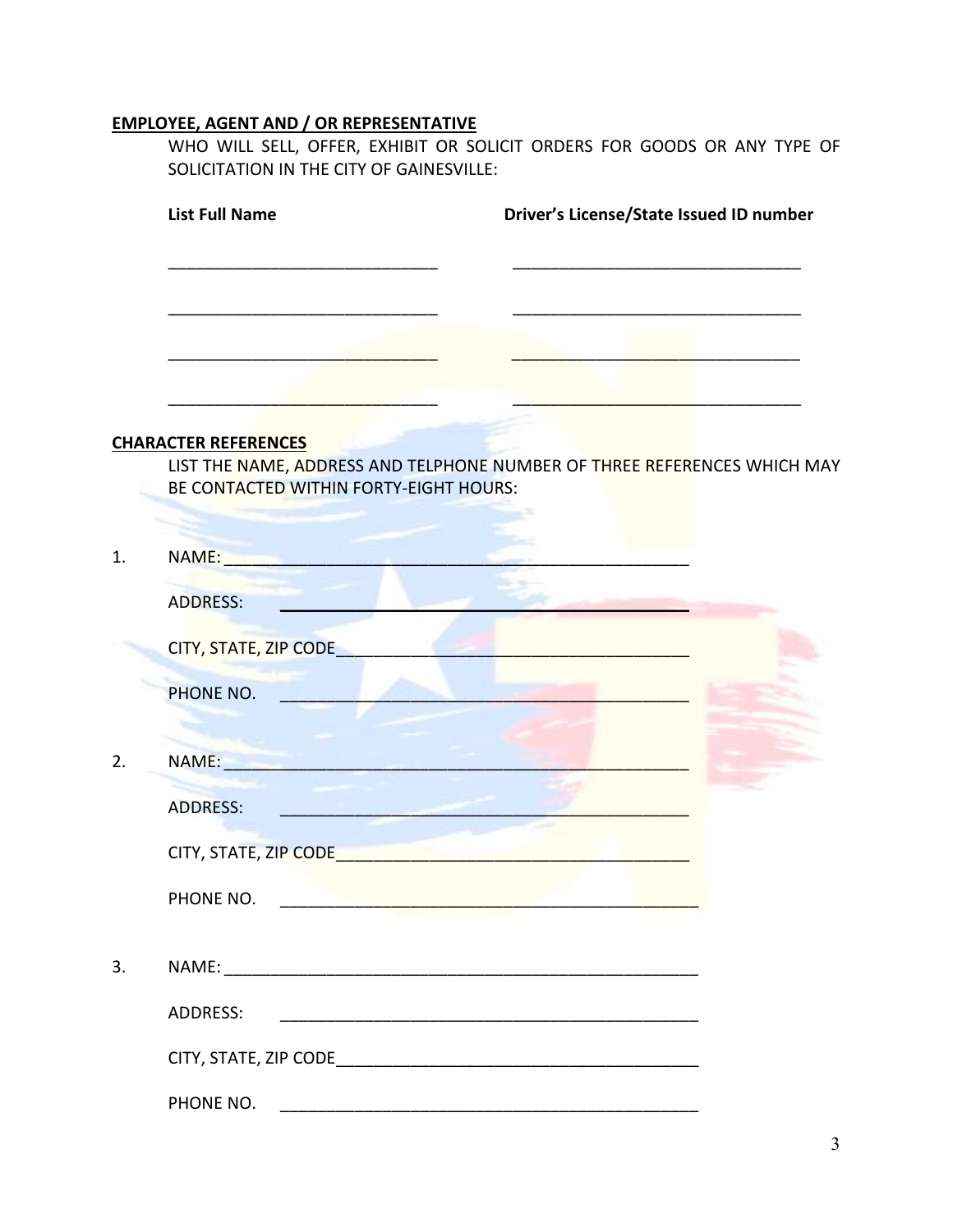#### **PERMITS ISSUED**

PLEASE LIST ALL CITIES IN WHICH YOU HAVE CONDUCTED ITINERATE SALES OR SOLICITATION WITHIN THE PAST SIX MONTHS.

\_\_\_\_\_\_\_\_\_\_\_\_\_\_\_\_\_\_\_\_\_\_\_\_\_\_\_\_\_\_\_\_\_ \_\_\_\_\_\_\_\_\_\_\_\_\_\_\_\_\_\_\_\_\_\_\_\_\_\_\_\_\_\_\_\_\_

\_\_\_\_\_\_\_\_\_\_\_\_\_\_\_\_\_\_\_\_\_\_\_\_\_\_\_\_\_\_\_\_\_ \_\_\_\_\_\_\_\_\_\_\_\_\_\_\_\_\_\_\_\_\_\_\_\_\_\_\_\_\_\_\_\_\_

\_\_\_\_\_\_\_\_\_\_\_\_\_\_\_\_\_\_\_\_\_\_\_\_\_\_\_\_\_\_\_\_\_ \_\_\_\_\_\_\_\_\_\_\_\_\_\_\_\_\_\_\_\_\_\_\_\_\_\_\_\_\_\_\_\_\_

\_\_\_\_\_\_\_\_\_\_\_\_\_\_\_\_\_\_\_\_\_\_\_\_\_\_\_\_\_\_\_\_\_ \_\_\_\_\_\_\_\_\_\_\_\_\_\_\_\_\_\_\_\_\_\_\_\_\_\_\_\_\_\_\_\_\_

**ARE YOU FAMILIAR WITH THE TERMS AND CONDITIONS OF THE CITY OF GAINESVILLE ITINERANT VENDOR ORDINANCE?**

YES / NO

**HAS APPLICANT, OR ANY REPRESENTATIVE, WHO WILL CONDUCT SOLICITATION AND / OR SALES IN THE CITY OF GAINESVILLE BEEN CONVICTED OF ANY FELONY, MISDEMEANOR, AND / OR VIOLATION OF THE CITY OF GAINESVILLE ITINERANT VENDOR ORDINANCE?**

#### YES / NO

If yes, list the name of the person, the offense charged, the location of the offense charged, the disposition, court of conviction, and any penalty imposed. You must list all persons who will make any solicitation or sales in the City of Gainesville. Please complete on an additional sheet, if necessary.

#### **WAIVER AND HOLD HARMLESS AGREEMENT:**

PLEASE READ THE FOLLOWING AGREEMENT AND WAIVER CAREFULLY, AS IT AFFECTS YOUR FUTURE LEGAL RIGHTS. BY PROCEEDING WITH YOUR APPLICATION AND APPROVAL AS A VENDOR FOR CITY OF GAINESVILLE MARKET SQUARE, YOU ACKNOWLEDGE AND AGREE THAT YOU HAVE CAREFULLY READ THE AGREEMENT AND WAIVER AND AGREE TO THE TERMS SET FORTH BELOW.

In consideration of being permitted to participate as a Vendor in City of Gainesville Market Square (hereafter known as "Market") on behalf of yourself and any personal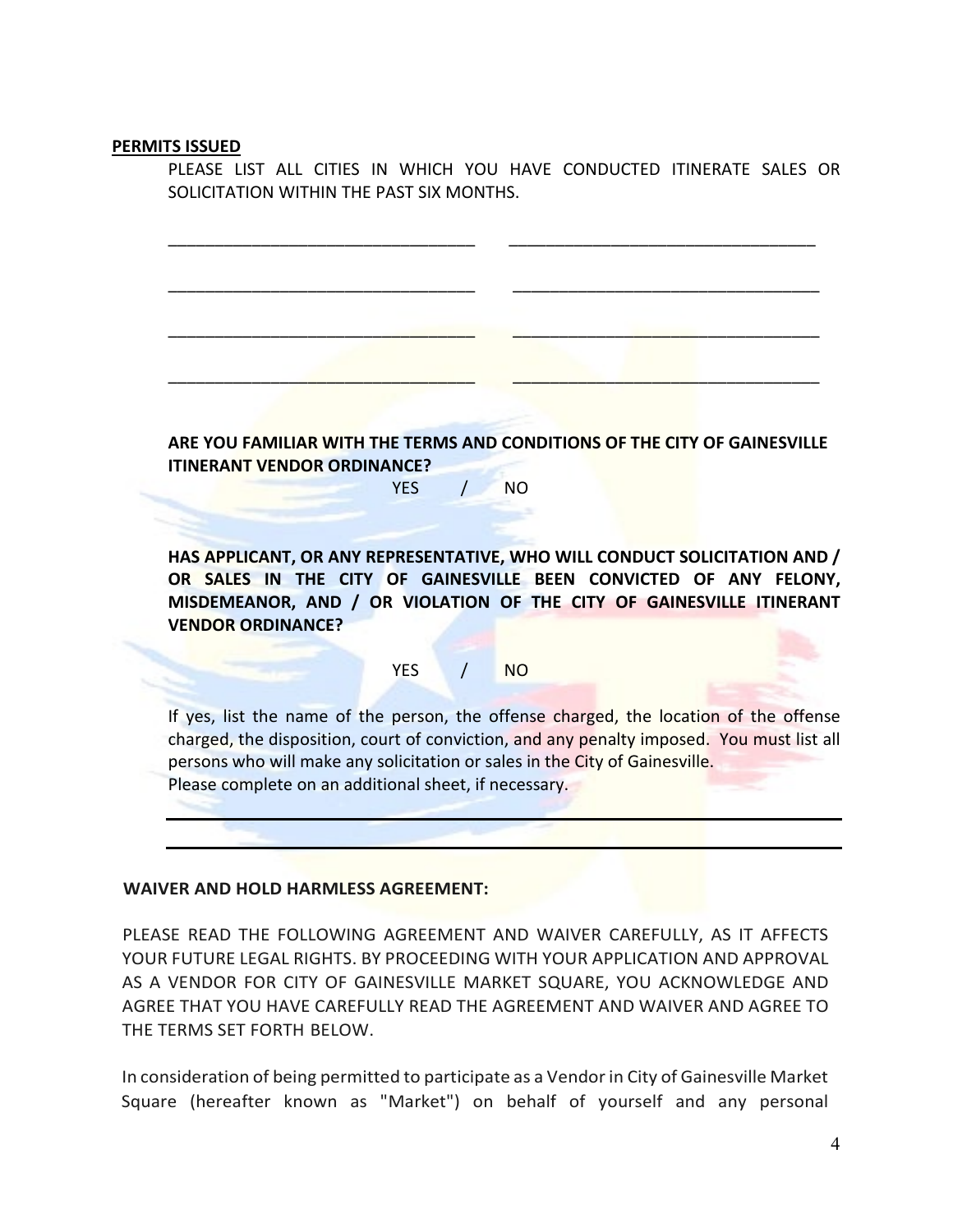representatives, assigns, heirs, executors, successors, next of kin, and persons supported by you, you understand that:

You represent and warrant to Market that you have full legal authority and capacity to complete the application, including this Agreement and Waiver, on behalf of yourself and/or, where applicable, any party for whom you are applying, (the "Vendor Parties"), including authority to make use of the credit or debit card to which fees will be charged. As used in this Agreement and Waiver, (a) Market means and includes the City of Gainesville, CITY OF GAINESVILLE MARKET SQUARE, its directors and members; and (b)" you" or "your" means and includes you (as an individual) and your employees and agents, suppliers, volunteers, and family members and by virtue of agreeing to this Agreement

and Waiver, for whom you are waiving certain rights. To the extent permitted by law, each person agreeing to this Agreement and Waiver for him/herself and/or on behalf of another employee or volunteers of Vendor agrees to indemnify, defend, and hold Market harmless from any liability, claim, demand, cause of action, damage, loss, or expense (including court costs and reasonable attorneys' fees and associated expenses) of any kind or nature (each, a "Liability" and collectively "Liabilities") in the event the Liability arises because a Vendor is found by a court of competent jurisdiction to not be bound by the terms and conditions of this Agreement and Waiver. In addition, if despite this Agreement and Waiver, any of the Vendor Parties makes a claim against Market, you agree, immediately upon request or demand by Market, to defend, indemnify, and hold Market harmless from all Liabilities which may be incurred as the result of such claim.

IN CONSIDERATION OF THE ACCEPTANCE OF YOUR APPLICATION, YOU ASSUME FULL AND COMPLETE RISK AND RESPONSIBILITY FOR ANY ILLNESS, INJURY, OR ACCIDENT WHICH MAY OCCUR WHILE YOU ARE PREPARING FOR SALES AT THE MARKET, OPERATING AT THE MARKET, AND WHILE YOU ARE ON THE MARKET SITE. YOU ARE AWARE OF AND ASSUME ALL RISKS ASSOCIATED WITH PARTICIPATING IN THE MARKET, INCLUDING WITHOUT LIMITAITON RISKS OF PERMANENT INJURY OR DEATH DUE TO FALLS, CONTACT WITH OTHERS, ACTS OR OMISSIONS OF OTHER VENDORS OR SHOPPERS, OR EFFECT OF WEATHER.

You agree to observe and obey all posted rules and warning, to follow any instructions or directions provided to you by Market and to abide by any decision of any Market official relative to your ability to safely participate in or attend the Market. You understand and agree that you are expected to exhibit appropriate behavior at all times while at the Market and to obey all applicable laws while participating in or attending the Market. This includes, generally, respect for other people, equipment, facilities or property. You agree that Market officials may dismiss you, without refund, should your behavior, in the opinion of Market endanger the safety of or negatively affect the Market. You understand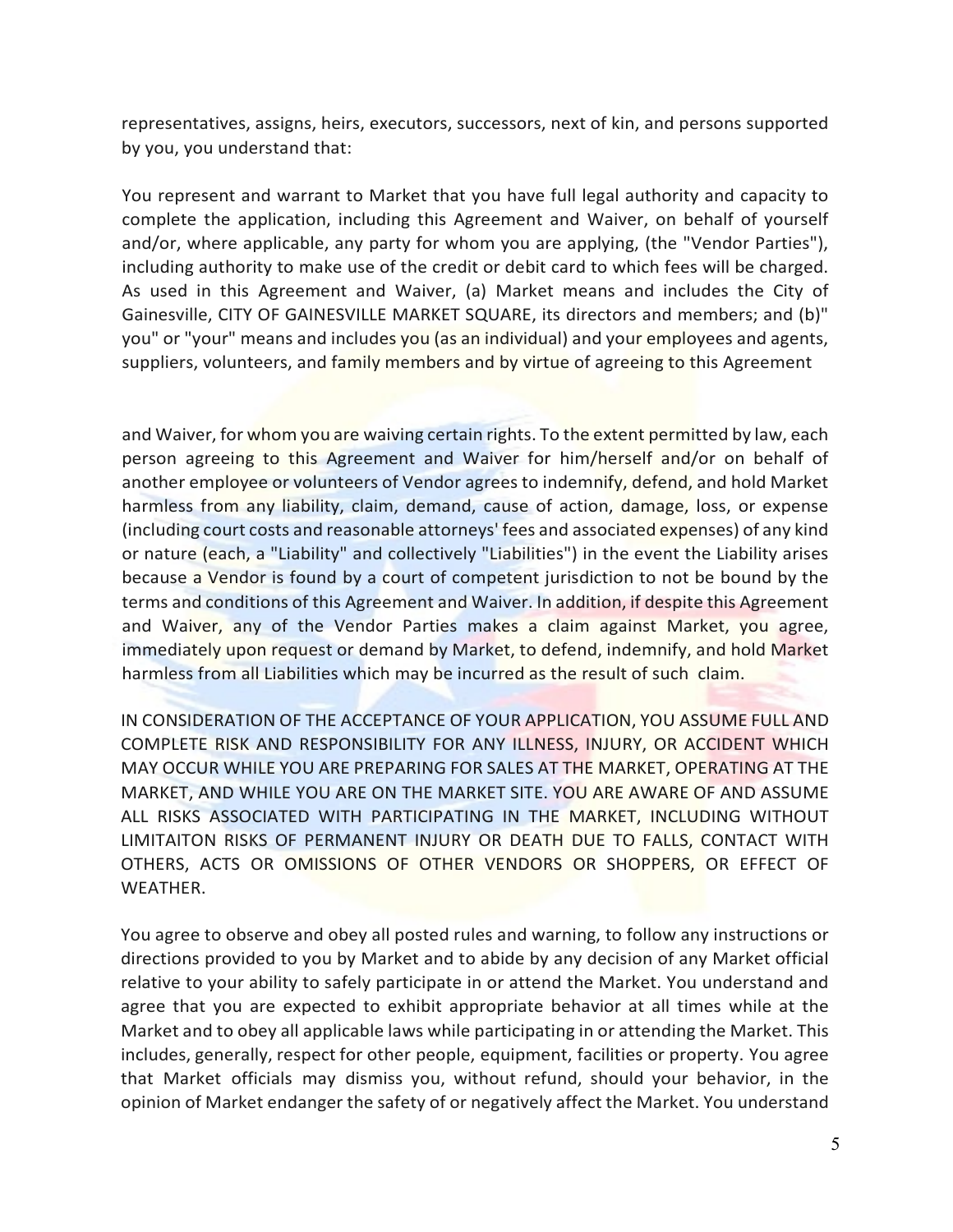and agree that Market is not responsible for any personal item or property that is lost, damaged, or stolen at the Market. You understand and agree that Market reserves the right to cancel the Market in the event of weather (including, but not limited to, heat, tornadoes, earthquakes, fires, storms, lightning and floods), accidents, acts of war or terrorism, military conflicts or riots, or for any reason that would affect the safety and security of participants and/or visitors. In the event of such cancellation or any other cancellation for any reason, there will be no refund of your payment. You agree to hold Market harmless from any liability, claim, demand, and cause of action, damage, loss, or expense (including court costs and reasonable attorneys' fees) of any kind or nature, related to any cancellation or disruption of the Market.

RELEASE AND WAIVER OF LIABILITY. YOU HEREBY WAIVE, RELEASE, COVENANT NOT TO SUE AND FOREVER DISCHARGE MARKET AND ALL OTHER PERSONS ASSOCIATED WITH THE MARKET, FOR ALL LIABILITIES, CLAIMS, ACTIONS, OR DAMAGES THAT YOU MAY HAVE AGAINST THEM ARISING OUT OF OR IN ANY WAY CONNECTED WITH YOUR APPLICATION AND/OR PARTICIPATION IN THE MARKET, INCLUDING WITHOUT LIMITATION ANY LIABILITIES, CLAIMS ACTIONS, OR DAMAGES CAUSED BY NEGLIGENCE OF THE ABOVE PARTIES OR THE ACTION OR INACTION OF ANY OF THE ABOVE PARTIES. MARKET SHALL NOT BE LIABLE TO YOU FOR ANY DIRECT, INDIRECT, INCIDENTAL, SPECIAL, CONSEQUENTIAL OR EXEMPLARY DAMAGES, INCLUDING, BUT NOT LIMITED TO, DAMAGES FOR LOSS OF PROFITS, GOODWILL, USE, DATA OR OTHER INTANGIBLE LOSSES (EVEN IF MARKET HAS BEEN ADVISED OF THE POSSIBILITY OF SUCH DAMAGES). WITHOUT LIMITING THE FOREGOING, MARKET WILL NOT BE RESPONSIBLE FOR (A) THE COST OF PROCUREMENT OF SUBSTITUTE GOODS AND SERVICES RESULTING FROM ANY GOODS, DATA, INFORMATION OR SERVICES PURCHASED OR OBTAINED THROUGH OR FROM THE MARKET; (B) YOUR PARTICIPATION IN ANY PROMOTION OR PROGRAM COORDINATED BY MARKET; (C) PERSONAL INJURY; (D) STATEMENTS OR CONDUCT OF ANY THIRD PARTY AT THE MARKET SITE; (E) ANY OTHER MATTER RELATING TO THE MARKET SITE OR SERVICES; OR (F) YOUR PARTICIPATION IN THE MARKET. YOU AGREE THAT MARKET'S MAXIMUM LIABILITY TO YOU, FOR ANY REASON OR CAUSE WHATSOEVER, SHALL NOT EXCEED THE TOTAL AMOUNT OF MONIES RECEIVED BY MARKET FROM YOU. NOTHING IN THIS AGREEMENT AND WAIVER SHALL BE CONSTRUED AS LIMITING OR EXCLUDING MARKET'S LIABILITY FOR: (A) DEATH OR PERSONAL INJURY CAUSED BY GROSS NEGLIGENCE; (B) FRAUD OR FRAUDULENT MISREPRESENTATION; OR (C) ANY OTHER MATTER FOR WHICH IT WOULD BE ILLEGAL OR UNLAWFUL TO EXCLUDE OR ATTEMPT TO EXCLUDE LIABILITY. YOUR STATUTORY RIGHTS AS A CONSUMER ARE NOT AFFECTED BY THIS AGREEMENT AND WAIVER.

INDEMNITY. YOU AGREE TO INDEMNIFY, DEFEND, AND HOLD HARMLESS MARKET AND ALL OTHER PERSONS ASSOCIATED WITH THE MARKET, FROM ALL LIABILITIES ARISING OUT OF OR IN ANY WAY CONNECTED WITH (A) YOUR PARTICIPATION IN THE MARKET, INCLUDING WITHOUT LIMITATION ANY LIABILITY CAUSED BY NEGLIGENCE, THE ACTION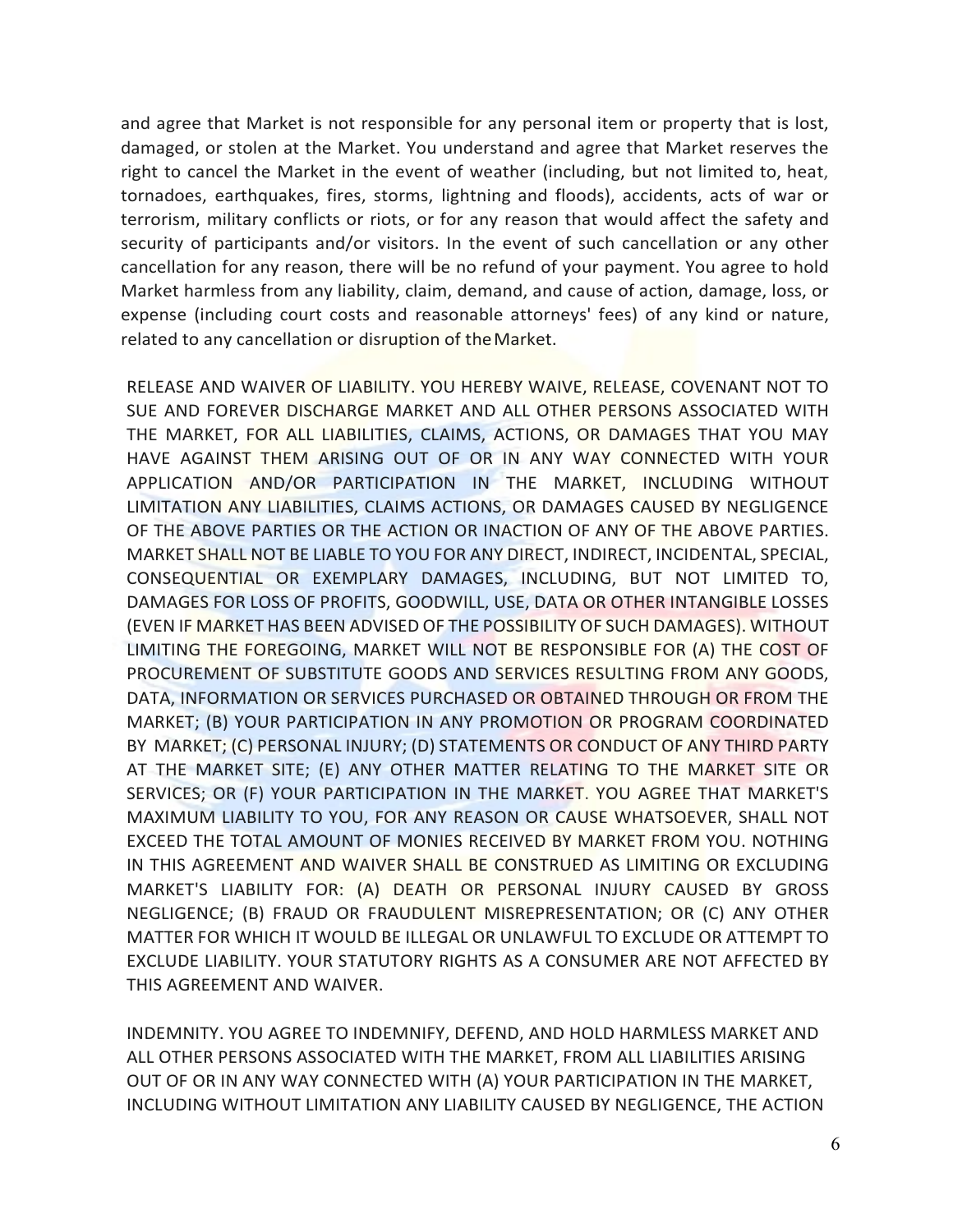OR INACTION OF WAIVER AND/OR THE TERMS OF USE INCLUDED IN THE VENDOR HANDBOOK.

You agree that this Agreement and Waiver is intended to be as broad and inclusive as is permitted by applicable law, and if any provision of this Agreement and Waiver is held to be unenforceable by a court of competent jurisdiction for any reason whatsoever, (a) the validity, legality, and enforceability of the remaining provisions of this Agreement and Waiver (including without limitation, all portions of any provisions containing any such unenforceable provision that are not themselves unenforceable) shall not in any way be affected or impaired thereby, and (b) to the fullest intent and economic effect of the unenforceable provision and the Agreement and Waiver shall be deemed amended accordingly.

ACCEPTANCE. BY INDICATING YOUR ACCEPTANCE OF THIS AGREEMENT AND WAIYER, YOU ARE AFFIRMING THAT YOU HAVE READ THIS AGGREMENT AND WAIVER AND FULLY UNDERSTAND ITS TERMS. YOU UNDERSTAND THAT YOU AND ALL RELATED PARTIES ARE GIVING UP SUBSTANTIAL RIGHTS, INCLUDING THE RIGHT TO SUE. YOU ACKNOWLEDGE THAT YOU ARE AGREEING TO THIS AGREEMENT AND WAIVER FREELY AND VOLUNTARILY, AND INTEND BY YOUR ACCEPTANCE TO BE A COMPLETE AND UNCONDITIONAL RELEASE OF ALL LIABILITY TO THE GREATEST EXTENT ALLOWED BYLAW.

### POSSIBLE INCLUSIONS:

I consent to emergency medical care and transportation in order to obtain treatment in the event of injury to me as medical professionals may deem appropriate. This release extends to any liability arising out of or in any way connected with the medical treatment and transportation provided in the event of an emergency.

I grant permission to the MARKET, its affiliates, sponsors, and assigns to use any photographs, motion pictures, recordings or any other record of the Gainesville Market Square for any purpose including but not limited to promoting, advertising and marketing purposes. Any and all photographs, motion pictures, recordings or other records of the event are the sole property of the City of Gainesville Market Square.

**I,**  THE STATEMENTS **I I, DO SWEAR OR AFFIRM THAT THE STATEMENTS CONTAINED IN THIS APPLICATION FOR ITINERANT VENDOR'S LICENSE IS CORRECT and I have read the Vendor's Handbook and understand this handbook is available for reference at <http://www.gainesville.tx.us/835/Farmers-Market> . I have also read and understand the WAIVER AND HOLD HARMLESS AGREEMENT.**

> **\_\_\_\_\_\_\_\_\_\_\_\_\_\_\_\_\_\_\_\_\_\_\_\_\_\_\_\_\_\_\_ APPLICANT'S SIGNATURE**

**\_\_\_\_\_\_\_\_\_\_\_\_\_\_\_\_\_\_\_\_\_\_\_\_\_\_\_\_\_\_\_**

**DATE**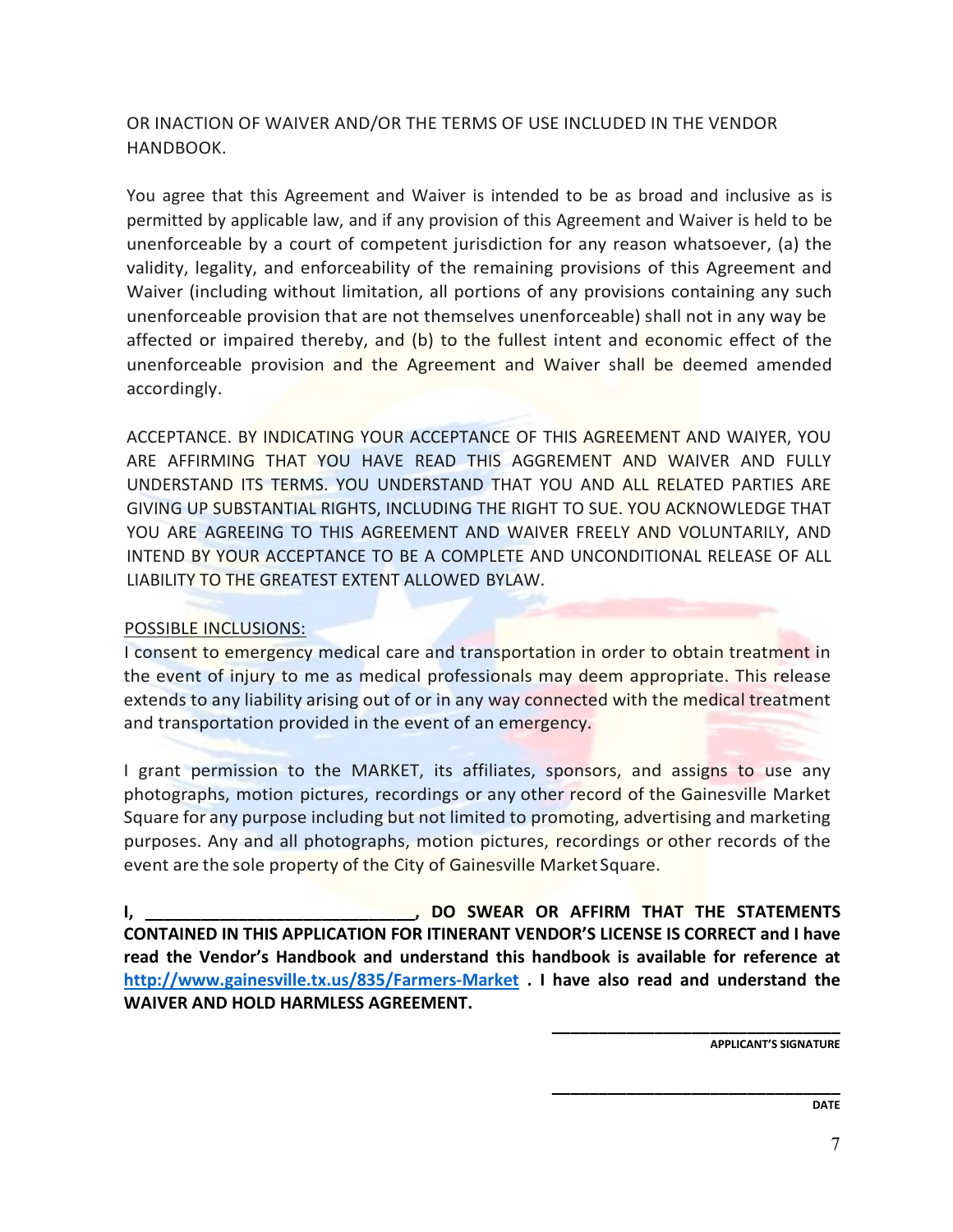## **Return completed application to: City Secretary, 200 South Rusk, Gainesville, TX 76240.**

Upon approval of license and payment of the fee, a Vendor License will be issued by the City Secretary.

All Permitted Vendors and solicitors must clearly display identification and Vendor License number at all times in the course of its sales activity within the City. It shall be unlawful for any solicitor to fail or refuse to show or display such identification upon the request of any person.

**License is valid for six months and fee is payable upon approval of application.** 

Food truck operations \$100.00

Door-to-door sales \$150.00

**License is valid for 1 year (12 months) and fee is payable upon approval of application.**

Farmers Market Food Truck operations Competitive Bid (*minimum bid amount \$400.00*)

Farmer's Market Pavilion Space \$150.00